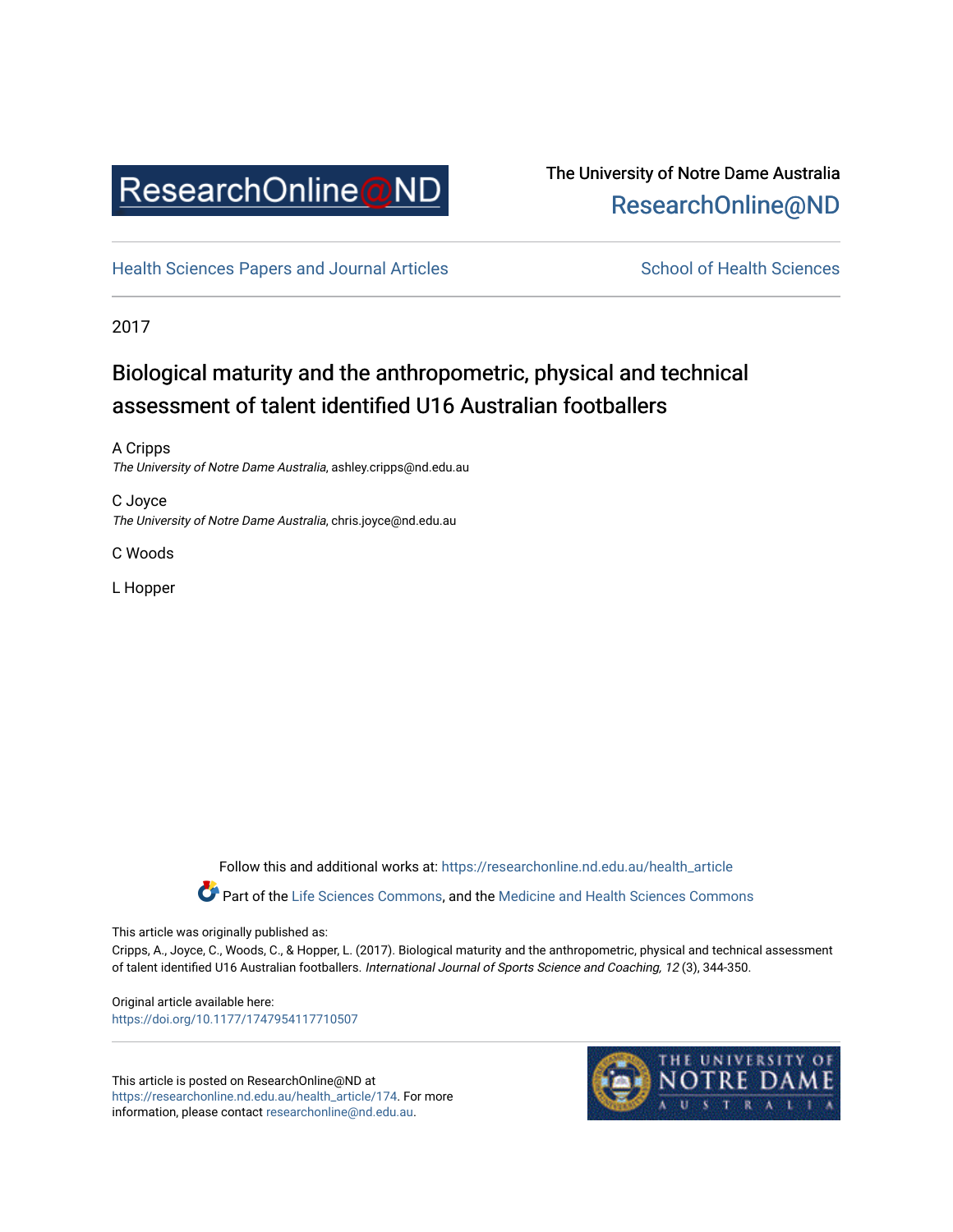This is the author's version of the following article, as accepted for publication: -

Cripps, A., Joyce, C., Woods, C., and Hopper, L. (2017) Biological maturity and the anthropometric, physical and technical assessment of talent identified U16 Australian footballers. *International Journal of Sports Science & Coaching, 12*(3), 344-350*.* doi: 10.1177/1747954117710507

<https://doi.org/10.1177/1747954117710507>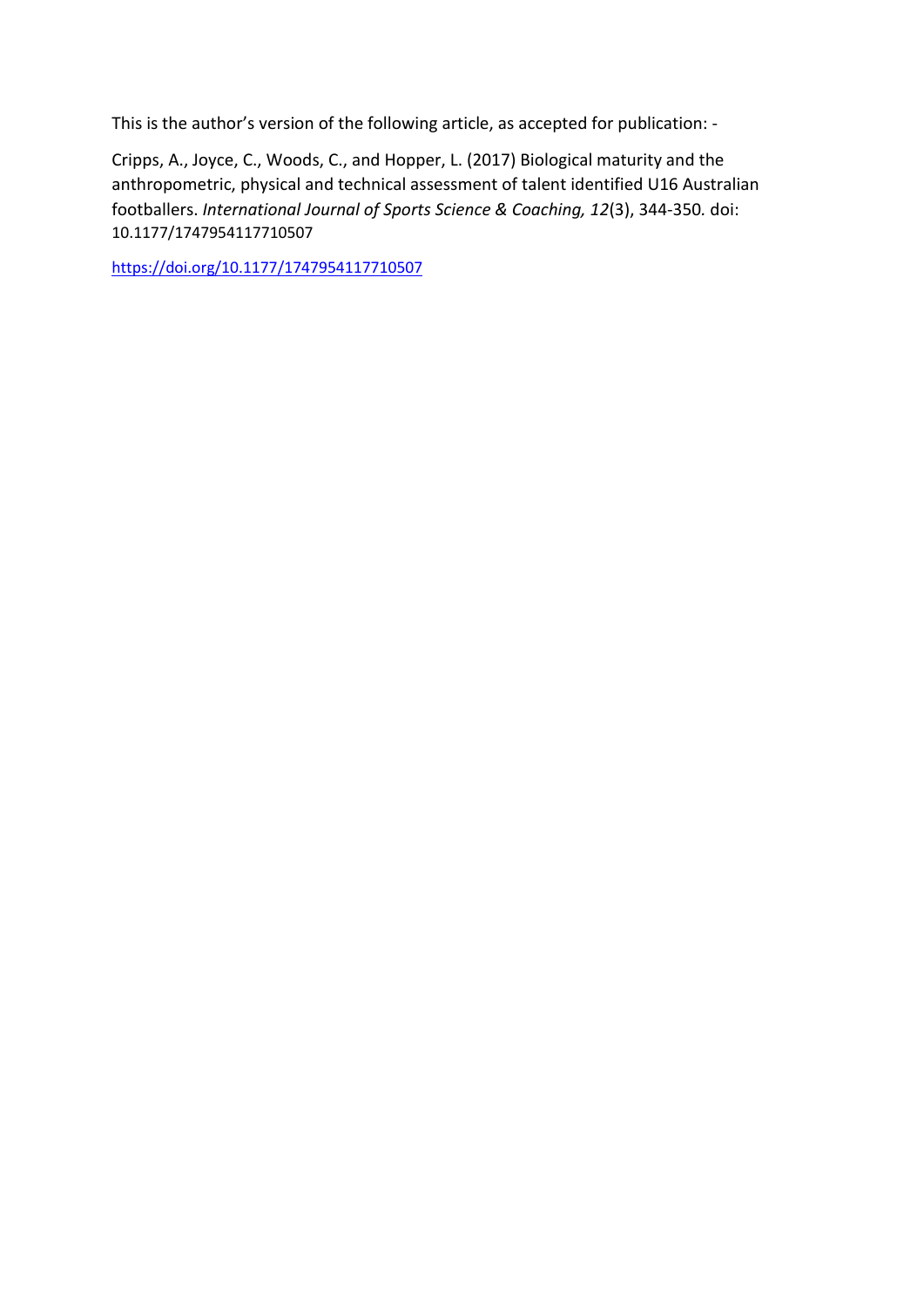Biological maturity and the anthropometric, physical and technical assessment of talent identified U16

- Australian footballers
- 3 Ashley J Cripps<sup>1</sup>, Christopher Joyce<sup>1</sup>, Carl T Woods<sup>2</sup>, Luke S Hopper<sup>3</sup>
- <sup>1</sup> School of Exercise and Health Sciences, University of Notre Dame Australia, Fremantle, Australia
- <sup>2</sup> Discipline of Sport and Exercise Science, James Cook University, Townsville, Queensland, Australia
- Western Australian Academy of performing Arts, Edith Cowan University, Perth, Australia

### **Corresponding author:**

 Ashley J Cripps, School of Exercise and Health Sciences, University of Notre Dame Australia, Fremantle, Australia.

- Email: [ashley.cripps@nd.edu.au](mailto:ashley.cripps@nd.edu.au)
- 

#### **Abstract**

 This study compared biological maturation, anthropometric, physical and technical skill measures between talent and non-talent identified junior Australian footballers. Players were recruited from the under 16 Western Australian Football League and classified as talent (state representation; n = 25, 15.7  $16 \pm 0.3$  y) or non-talent identified (non-state representation; n=25, 15.6  $\pm$  0.4 y). Players completed a battery of anthropometric, physical and technical skill assessments. Maturity was estimated using years from peak height velocity calculations. Binary logistic regression was used to identify the variables demonstrating the strongest association with the main effect of 'status'. A receiver operating characteristic curve was used to assess the level of discrimination provided by the strongest model. Talent identified under 16 players were biologically older, had greater stationary and dynamic leaps and superior handball skill when compared to their non-talent identified counterparts. The strongest model of status included standing height, non-dominant dynamic vertical jump and handball outcomes 24 (AUC =  $83.4\%$ , CI =  $72.1\%$ -95.1%). Biological maturation influences anthropometric and physical capacities that are advantageous for performance in Australian football, talent identification methods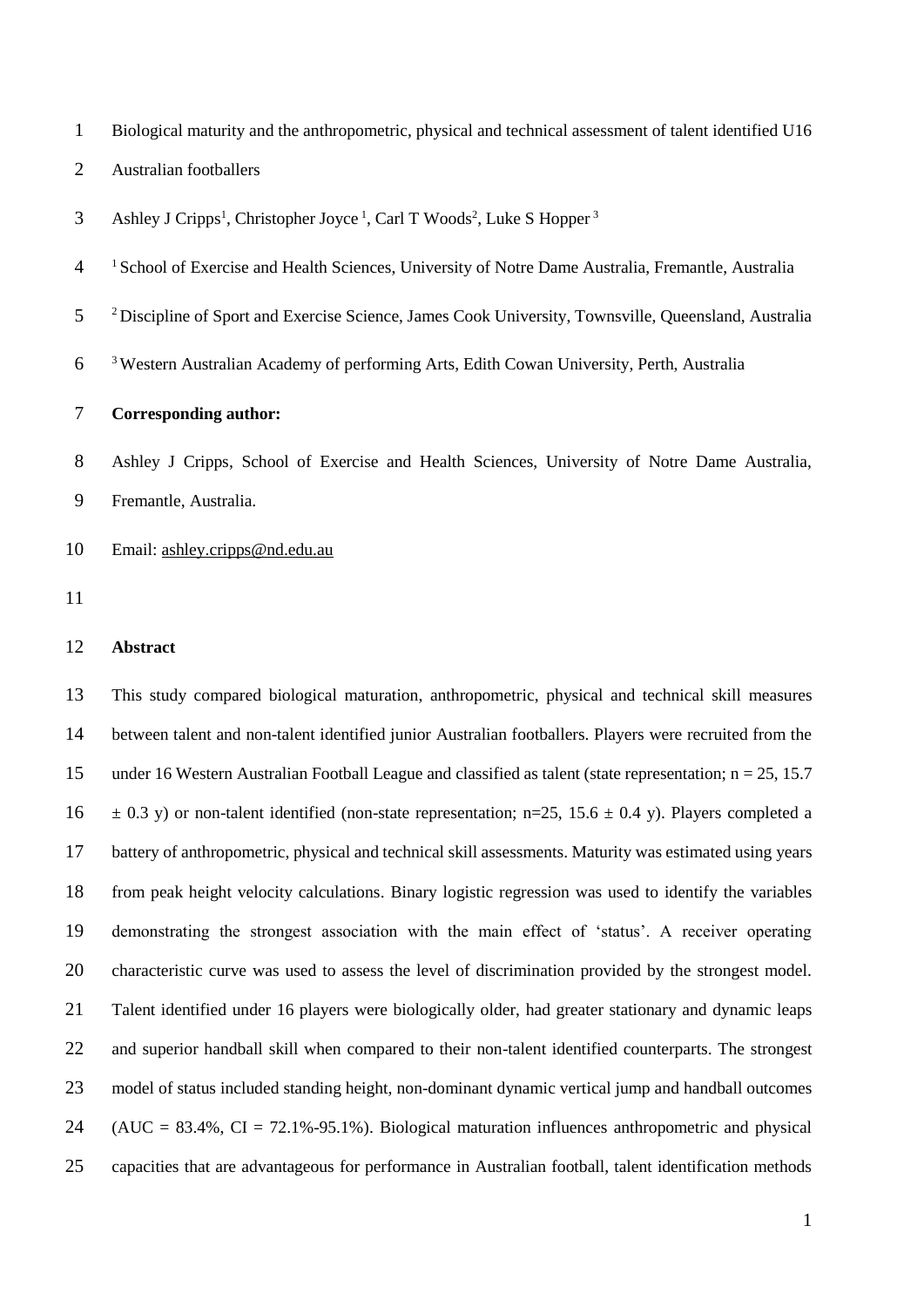should factor biological maturation as a confound in the search for junior players who are most likely to succeed in senior competition.

**Keywords:**

Talent identification, adolescent, development, team sport

#### **Introduction**

 The assessment of anthropometric and physical capacities for talent identification in team sports is common as successful team sport players require a range of well-developed physical attributes [1, 2]. Considerable research has explored the link between physical testing performance and talent identification in Australian football at an under 18 (U18) level [3-5]. However, Australian football research has highlighted that only 47.5% of athletes selected into elite U18 squads had previously been selected into elite under 16 (U16) squads, highlighting issues with the talent identification process at the U16 level [6]. Recent research in adolescent team sports demonstrates that differences in maturity are likely to contribute to anthropometric and physical performance variation [7, 8] and coaches perceptions of player skill and potential [9, 10], which in turn are likely to impact on talent identification outcomes. Effects of maturational differences on performance outcomes are strongest in younger players around the time of peak height velocity [11]. However, there is a lack of research examining factors which explain the talent identification of young (< 17 years) Australian footballers. Educating coaches as to the potential influence of biological maturation on physical performance outcome assessments may assist with the reduction of talent misclassification. Specifically, this education process may make coaches cognisant of avoiding acute selection bias associated with superior physical and/anthropometric measures underpinned by biological maturation.

 The Australian Football League Talent Pathway (AFL TP) is the primary developmental pathway for talent identified junior Australian footballers seeking to compete in elite senor competitions (i.e., within the AFL) [6]. The AFL TP is designed to accelerate the development of talented juniors to ensure the sustained supply of senior talent to the AFL. The AFL TP provides talent identified player's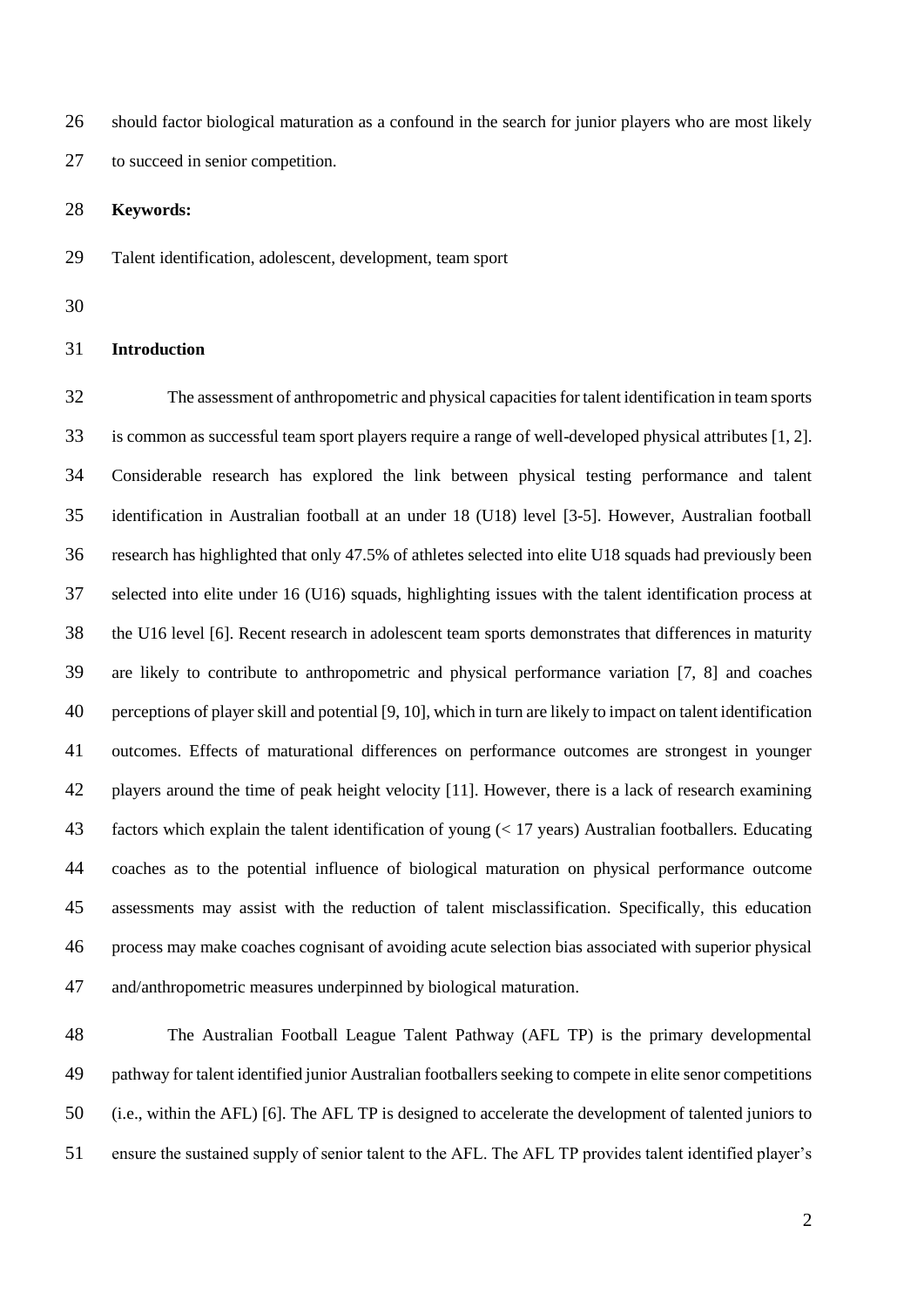access to experienced coaches, advanced training resources, support staff and participation in elite junior competitions. The AFL TP has three selection stages which are associated with; U16 and U18 state representative teams, and into the professional AFL teams. Recent research exploring the effectiveness of the AFL TP reported that only 27.7% of drafted players had previously been selected onto elite U16 teams [6]. Further, only 47.5% of athletes selected at the U16 level were retained onto U18 squads. Poor retention of juniors may be linked to the relative age effect repeatedly reported in adolescent competitions [6, 12, 13], which suggests that older players are looked upon more favourably in the initial identification process due to maturational advantage. This suggestion is supported by recent findings that Australian football coaches' perceive earlier maturing individuals to possess advanced technical skills and greater long-term potential [9, 10]. However, despite these findings there is no available research exploring factors which drive identification into the AFL TP at the U16 level. It may be postulated that earlier maturing athletes at the U16 level could experience identification advantage as they have been shown to possess both superior physical attributes and be perceived by coaches' to have greater long-term potential [9, 10]. Whilst later maturing players may fail to be identified due to acute performance disadvantages associated with being less mature. Such identification outcomes may negatively affect pathway efficiency as physical performance advantages and disadvantages associated with maturity reduce with age, which may result in later maturing players catching up and replacing those initially talent identified at the U16 level.

 The poor retention of players initially identified onto the AFL TP may represent an inefficient use of pathway resources and may reduce the developmental capacity of the pathway. However to date, no research has explored if biological maturity or other measures such as anthropometric, physical or technical skill impact on talent identification of elite U16 Australian footballers, making it unclear what factors drive identification at the initial stage of the AFL TP. Therefore, the aims of this study were twofold, firstly to identify if maturational, anthropometric, physical or technical skill measures differ between junior Australian footballers according to status (talent identified / non-talent identified). A secondary aim of this study was to explore which measures could explain talent identification into the AFL TP at the U16 level.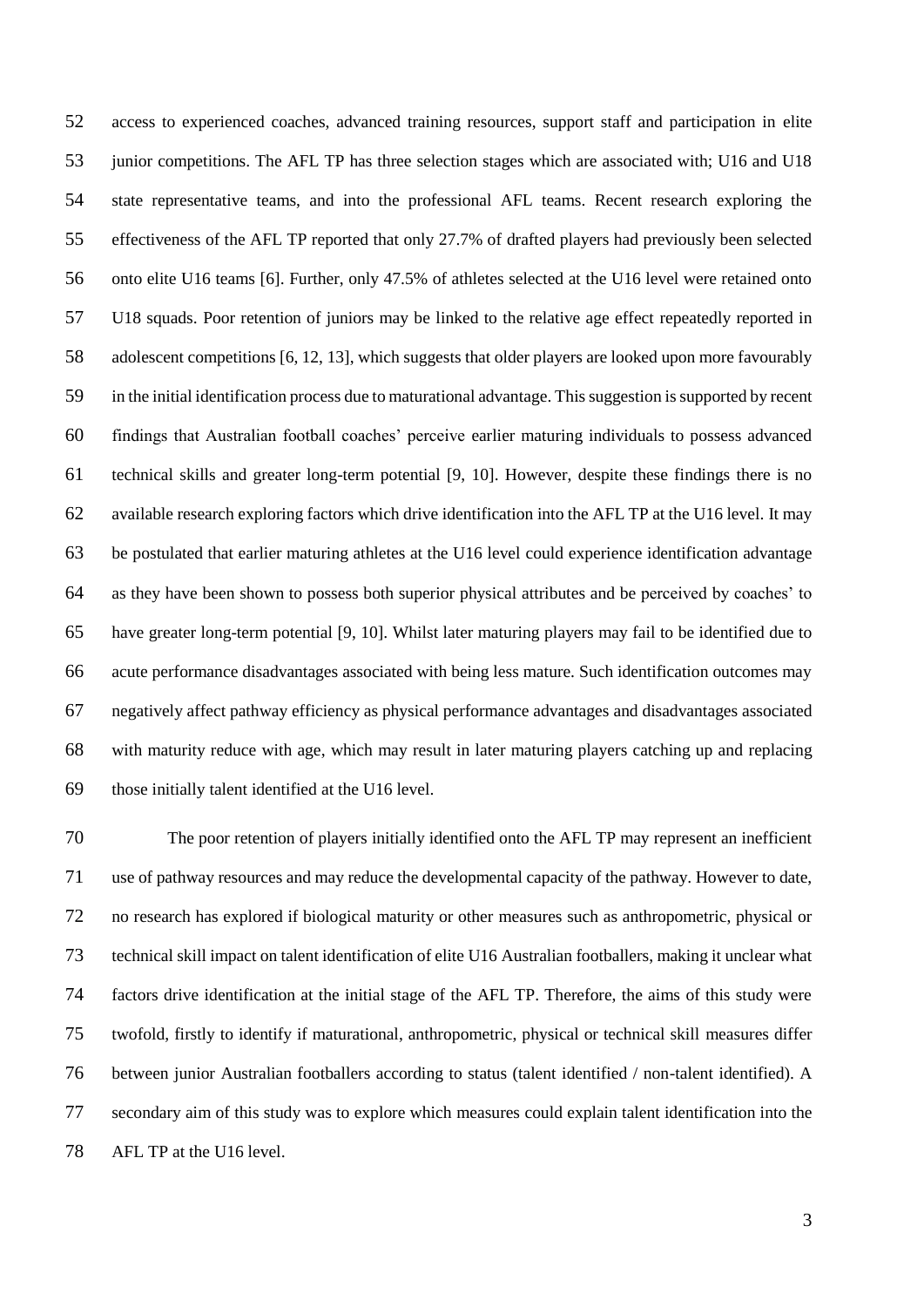#### **Methods**

#### *Participants*

81 Participants (n=282, age 15.7  $\pm$  0.3 years) were recruited from the U16 Western Australian Football League competition. From this sample, two groups were examined; a talent identified group 83 (n=25, age 15.7  $\pm$  0.3 years; defined as representatives of the 2015 Western Australian State U16 84 Academy) and a non-talent identified group ( $n=25$ , age 15.6  $\pm$  0.4 years; defined as players not identified on the 2015 West Australian State U16 Academy). The non-talent identified players were randomly selected from the remaining 257 players not selected into the Academy using the random 87 sample function in SPSS version 22 (IBM, Chicago, IL, USA). In accordance with Woods et al. [14], this randomisation process was implemented in order to generate a representative sample of the larger cohort for comparative reasons. Further, between group differences were analysed to ensure the included randomly selected non-talent identified sample were representative of the larger non-talent 91 identified sample, with no between-group differences evident ( $p > 0.05$ ). To participate in the testing, players were required to declare themselves to be injury free at the time of testing. The relevant Human Research Ethics Committee provided ethical approval for the study with players and their guardians required to provide informed consent prior to testing.

#### *Procedures*

 Upon arriving at the testing session, the players initially had anthropometric information recorded, being followed by the completion of two technical skill tests, and a series of five physical tests. Anthropometric variables collected were standing and sitting height and body mass. All players were then required to complete a standardised warm-up prior to the skills tests; the AFL's kicking and handball efficiency test. Physical test completed included; a 20 m sprint, a stationary vertical jump (SVJ), a dynamic vertical jump on both the dominant (DVJD) and non-dominant foot (DVJND), and the 20 m multistage fitness test. A maximum of 40 players were tested at a time in three hour testing sessions during the preseason phase of training.

 Both standing and siting height and body mass values were measured to the nearest 0.1 cm and 0.01 kg using a stadiometer (PE, Sportforce, Australia) and electric scales (Model UC-321, A&D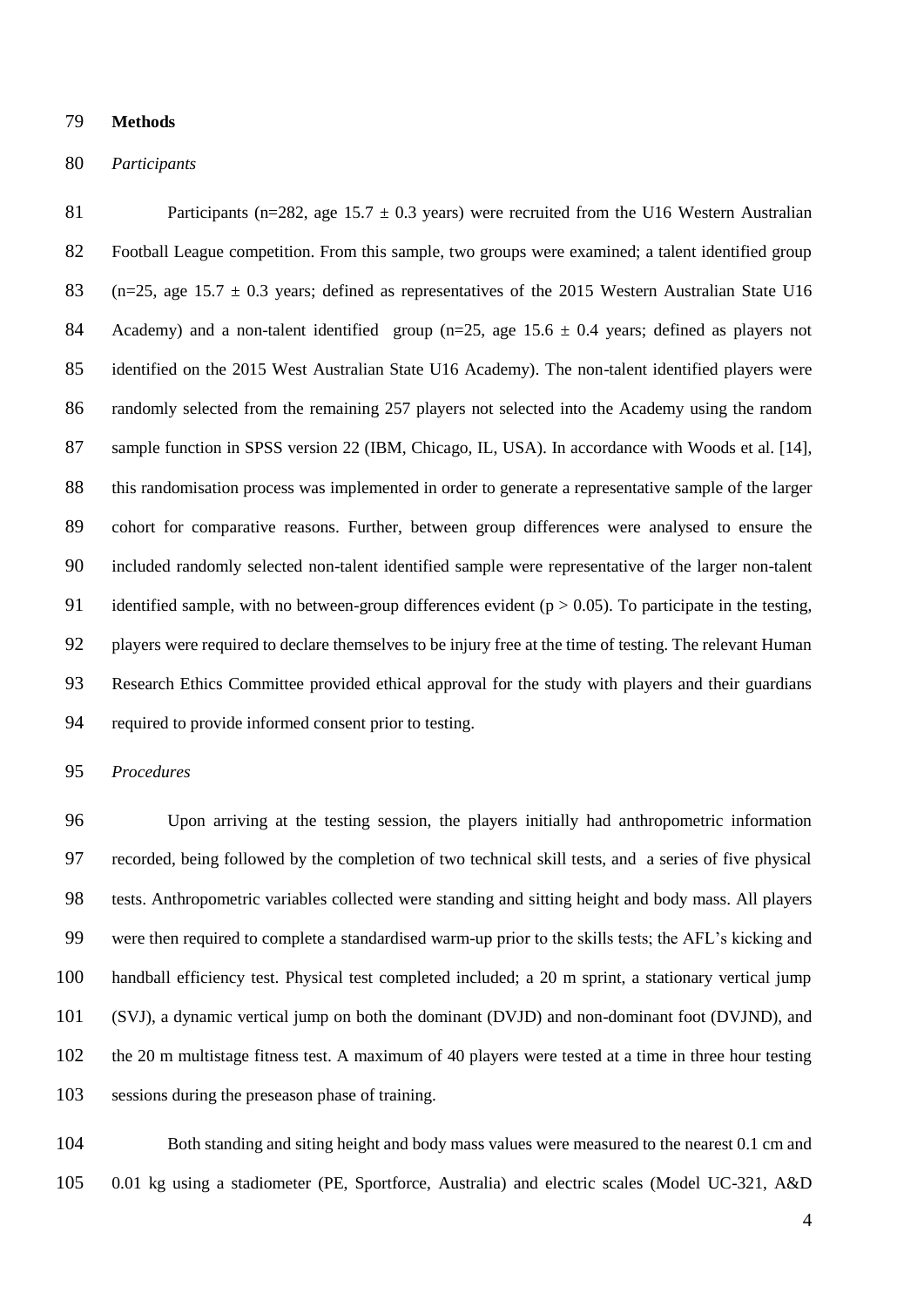Mercury Pty. Ltd., Australia), respectively. To measure sitting height, players sat on a 42 cm seat, with their buttocks and shoulders against the stadiometer. For all anthropometric measures players removed their footwear. Biological maturity was estimated using the anthropometric measures collected, with years to and from peak height velocity calculated using a standardised predictive equation [15]. This method of assessment provides a reliable and practical method of assessing biological maturity and has been used in a number of studies with similar populations [7, 9, 16].

 The warm-up conducted prior to the skills testing included a light jog, a series of dynamic stretches, and a basic handballing and kicking drill. The skills tests were conducted outside on an outdoor playing field. All players were directed to wear their regular football boots. Both skills tests used in this study were developed by the AFL and required the players to deliver a handball or kick to a series of six targets across a range of Australian football specific distances. A reliable score of 0-5 was given by assessors [17] to rate each disposal for accuracy and trajectory. Previous research using athletes and assessors of a similar demographic reported strong levels of inter-rater reliability for both the kicking (ICC=0.96, *p*<.01) and handball tests (ICC=0.89, *p*<.01) [17]. Disposal distances for the kicking test were short (20 m), medium (30 m) and long (40 m); whilst the handball test was short (6 m), medium (8 m) and long (10 m). For each distance a disposal was completed on the player's dominant and non-dominant hand or foot, with skill executions to be completed in succession. Prior to testing players nominated their preferred hand and foot, with players performing each test once.

 After completion of the skill testing the group was taken inside to a gymnasium with hardwood floors to complete the physical testing. Players wore standard running shoes for all physical assessments. The physical tests were complete in a circuit fashion, with players randomly sub-divided into four groups of approximately 10 and assigned to one of the four vertical jump or 20m sprint tests stations. The 20 m multistage fitness test was conducted after the completion of all other tests, with the players split into two equal groups to complete the test. Vertical jump tests were completed to assess lower limb power. Prior to each jump, players were required to stand under a Vertec vertical jump device (Swift Performance Equipment, Lismore, Australia), with both feet flat on the ground, then reach up and displace the highest vane possible. This process was repeated three times, with the highest vane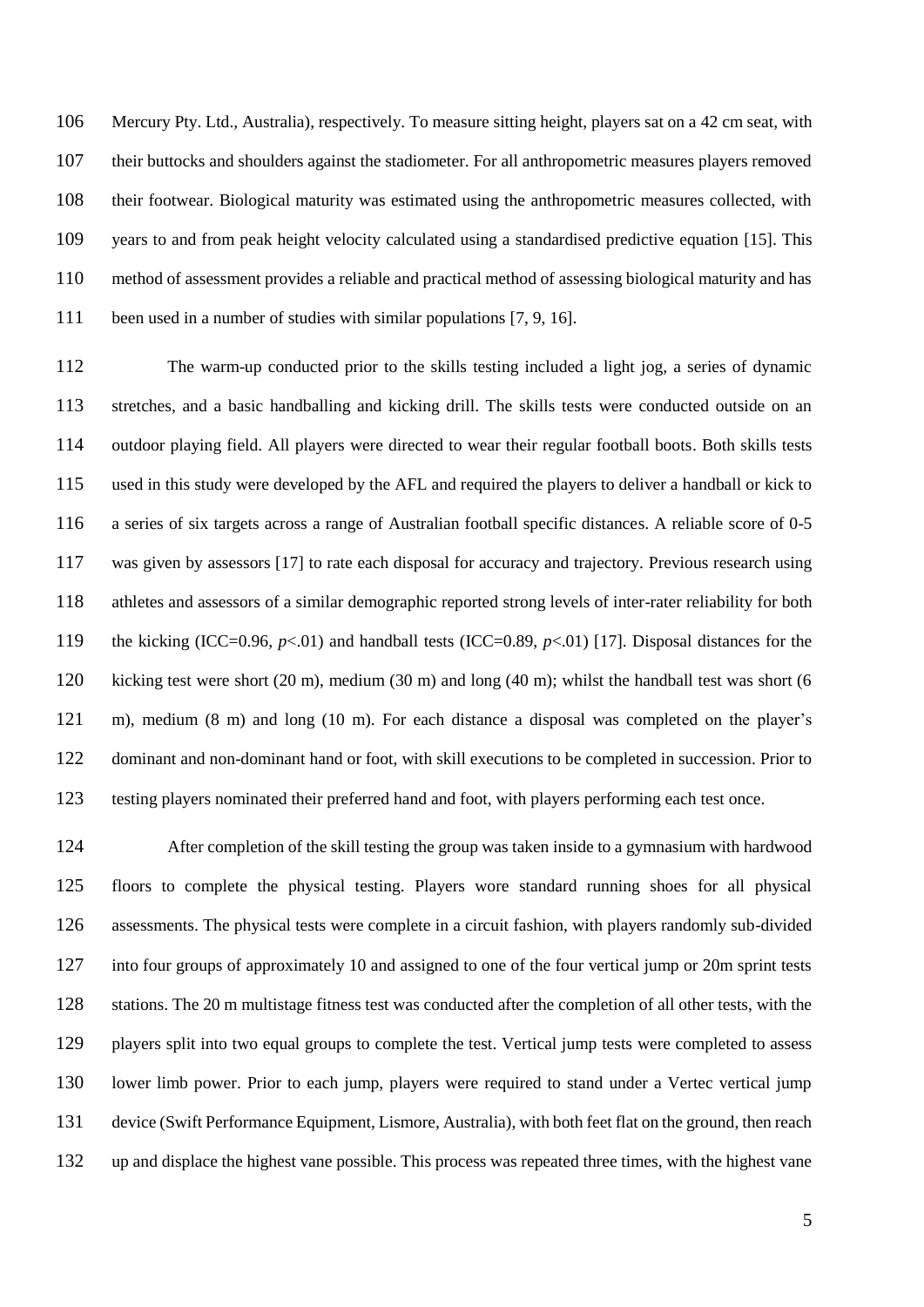displaced representing the individuals reach height. Players were asked to perform three counter- movement jumps and three running vertical jumps on their dominant and non-dominant feet. Foot dominance was defined as the players preferred kicking foot. For the running vertical jumps, players were allowed a 5 m run up. Standing reach height was subtracted from each of the individual jumps to give a relative jump height. Jump height was measured to the nearest 1 cm, with the largest of each 138 jump reported.

 Sprint performance was evaluated by 20 m sprint time using infra-red timing gates (Smartspeed, Fusion Sport Pty Ltd, Queensland, Australia). Players were instructed to self-start the test to remove the effects of reaction time. Players were given three attempts with the fastest of the three trials recorded 142 to the nearest 0.01 of a second.

 Aerobic fitness was conducted last to prevent fatigue in other tests and assessed via the multi- stage fitness test. Players were required to run back and forth along a 20 m track, keeping time with a series of audio beeps, with the frequency of beeps increasing as the test progressed. The test stopped when the player reached voluntary exhaustion, or could no longer keep up with the beep frequency. The stage and level achieved by each player was recorded. For analysis, the total distance was used which was calculated from the players recorded shuttle stage and level.

*Statistical analysis*

 Statistical analysis was undertaken using SPSS version 22 (IBM, Chicago, IL, USA). Mean and standard deviation scores were calculated for all dependent variables (i.e. anthropometric, physical, and technical skill measures). Prior to analysis, all data was screened for normality. A multivariate analysis of variance (MANOVA) was used to explore the main effect of 'status' (two levels: talent identified, non-talent identified) on the biological maturity, anthropometric, physical and technical skill variables. The effect size (ES) of status on all measures was calculated using Cohen's *d* statistic. The magnitude of the effect sizes were interpreted using a scale where values <0.2 are deemed trivial, 0.2–0.6 small, 0.6–1.2 moderate, 1.2–2.0 large and >2.0 very large [18]. For all analyses, the Type-I error rate was set 158 at  $\alpha$  < 0.05.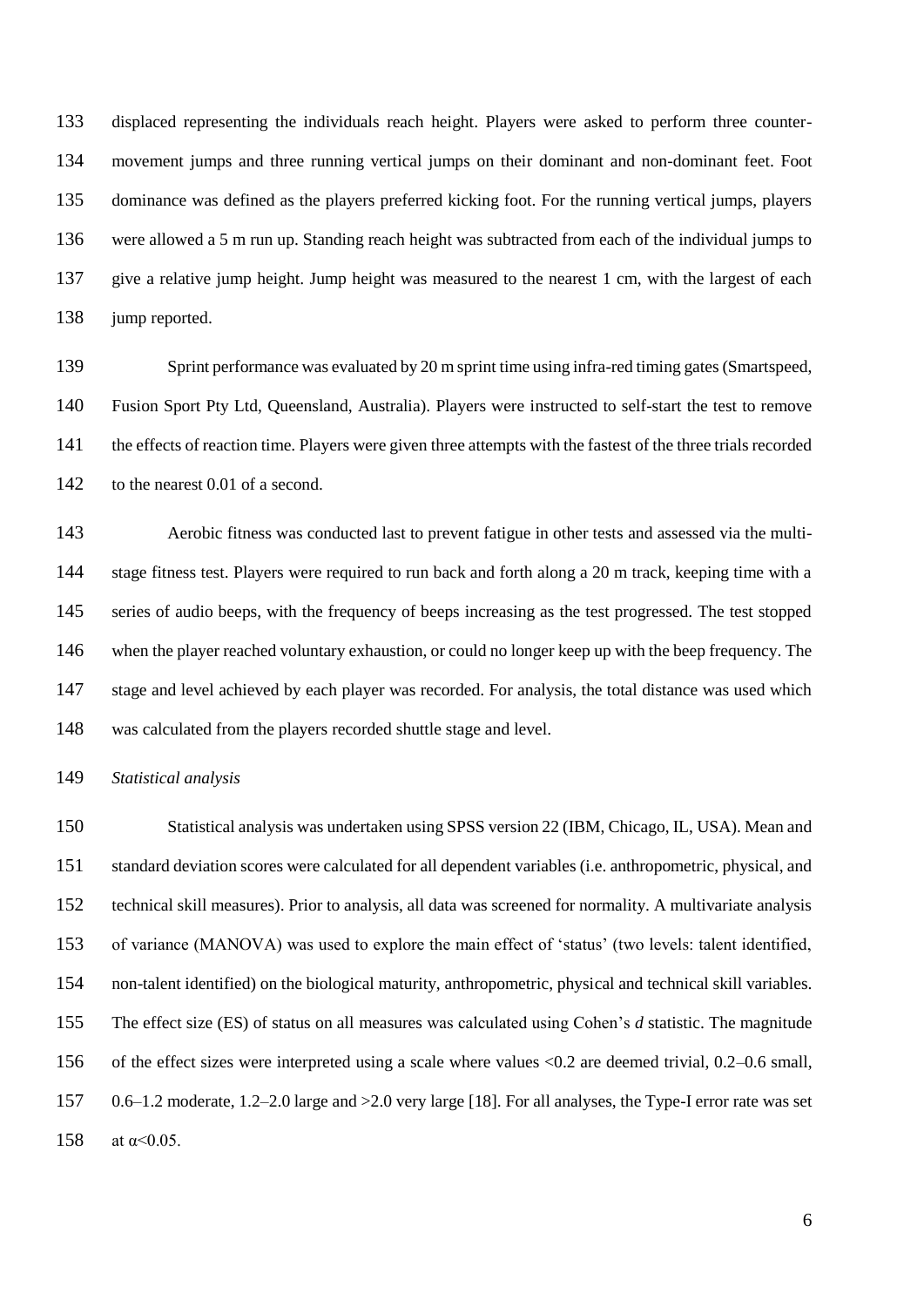| 159 | Binary logistic regression was used to determine which measures best explained the main effect               |
|-----|--------------------------------------------------------------------------------------------------------------|
| 160 | of selection (two levels: $1$ =talent identified and $0$ =non-talent identified). The full model was created |
| 161 | using all significant measures from the MANOVA. Subsequent models were constructed using a                   |
| 162 | backwards elimination method with the measure affecting the model the least subsequently removed             |
| 163 | until only significant measures remained. Model fit was determined using the Akaike information              |
| 164 | criterion (AIC). Odds ratio (OR) and 95% confidence intervals (95% CI) were reported for each                |
| 165 | significant measure. Additionally, a receiver operator curve (ROC) was built to examine the                  |
| 166 | discriminative capability of the most parsimonious model by examining the area under the curve               |
| 167 | (AUC). In accordance with recommendations provided by [4], the point on the curve at which the sum           |
| 168 | of the talent identified and non-talent identified scores were maximised was considered the value of         |
| 169 | which a "cut off" score can be considered for identifying players.                                           |
| 170 | <b>Results</b>                                                                                               |
| 171 | According to Pillai's trace $(V)$ , the MANOVA revealed a significant effect of status ( $V = 0.57$ ,        |
| 172 | $F(11, 38.000) = 4.56$ , $p<0.01$ . Follow up univariate analysis revealed a significant effect of status on |
| 173 | biological maturity, standing and sitting height, DVJD foot, DVJND foot and the handball test (Table         |
| 174 | $1$ ).                                                                                                       |
| 175 | ****INSERT TABLE 1 ABOUT HERE****                                                                            |
| 176 |                                                                                                              |
| 177 | ****INSERT TABLE 2 ABOUT HERE****                                                                            |
| 178 |                                                                                                              |
| 179 | ****INSERT FIGURE 1 ABOUT HERE****                                                                           |
| 180 |                                                                                                              |
| 181 | The six significant variables from the MANOVA were then included in the full logistic                        |
| 182 | regression model. A total of four models were developed (see Table 2), however the best reduced model        |
| 183 | (AIC=52.52) included only standing height (OR=0.90, CI= 0.81-1.00, $p=0.04$ ), DVJND foot (OR=0.73,          |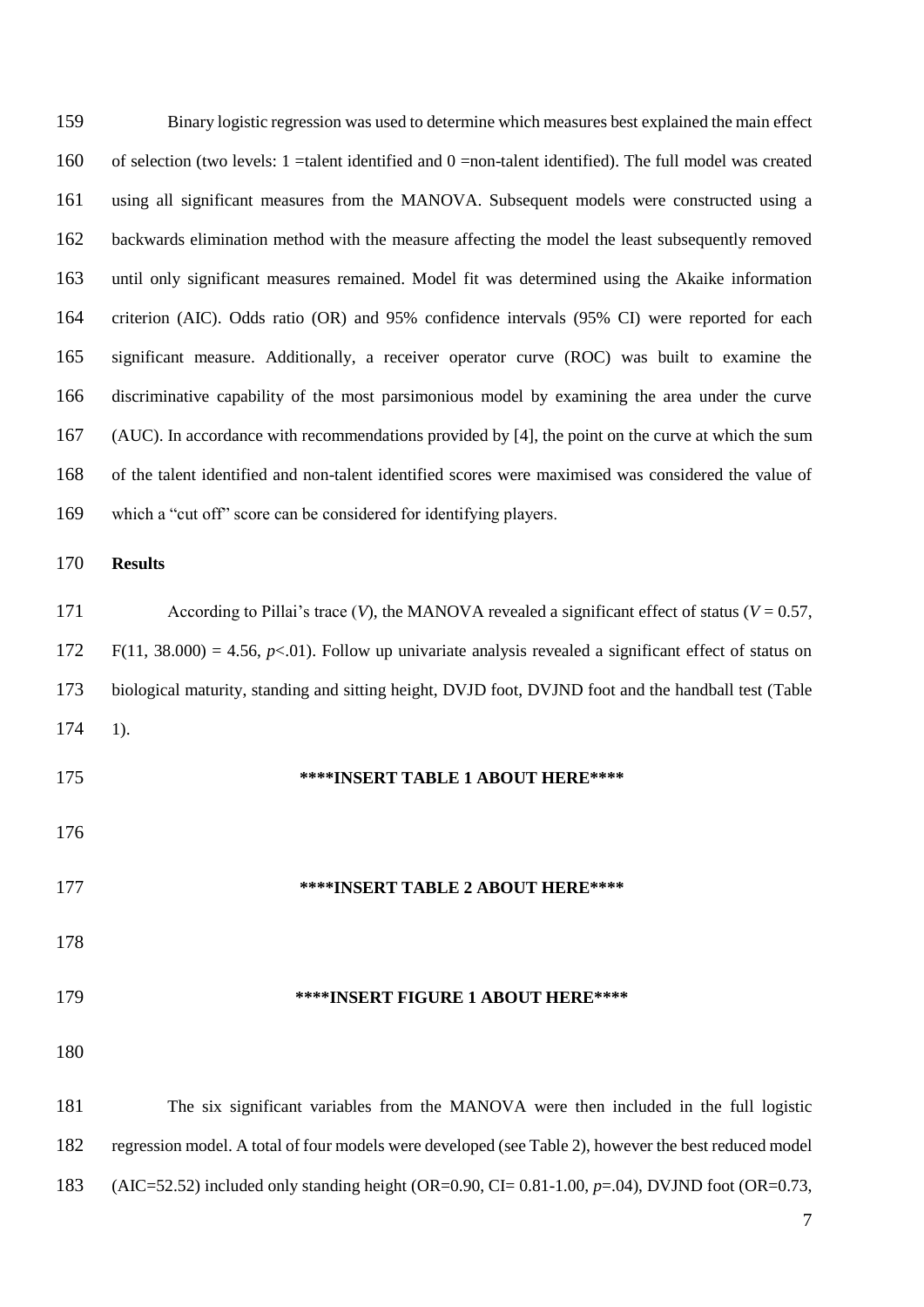CI= 0.58-0.92, *p*=.03) and handball score (OR=0.88, CI= 0.78-0.98, *p*<.01) as the strongest model of status (AUC=83.4%, CI= 72.1%-95.1%). The ROC was maximised when a cut-off score of 270.2 was applied, with the final reduced model correctly identified 84% of the talent identified and 76% of the non-talent identified players (Figure 1). According to the AUC the most robust single measure to explain status was handball score (AUC=76.0%, CI= 62.5%-89.5%), with a value of 24.5/30 found to optimise the ROC and correctly explain 60% of the talent identified and 80% of the non-talent identified players. A standing height (AUC=72.8%, CI= 57.8%-87.8%) with a cut-off value of 179.9cm correctly identifying 20 (80%) of the talent identified and 15 (60%) of the non-talent identified players. The weakest measure from the most parsimonious model was the DVJND foot (AUC=72.6%, CI= 58.5%- 86.6%) with a cut-off value of 68.5 cm correctly classifying 16 (64%) of the talent identified and 17 (68%) of the non-talent identified players.

#### **Discussion**

 Talent identified junior Australian footballers were biologically more mature than non-talent identified players, and in addition were taller, and performed better in the DVJD foot, DVJND foot and handball tests. Gastin and Bennett [7] reported maturational differences between community U15 Australian footballers, however this is the first study to demonstrate that age-matched talent identified U16 Australian footballers are more mature than their non-talent identified counterparts. Between group variations in maturity reported in this study are likely to contribute to the anthropometric and physical performance differences demonstrated between the talent identified and non-talent identified groups, as players of advanced maturational age are typically taller, heavier and have been shown to possess greater vertical leaps than their less mature counterparts [7, 9, 19]. Maturational variation has previously been shown to account for between 8-19% of physical performance variability and affect coaches' perceptions of skill and potential in U16 Australian footballers [9, 10]. The greater anthropometric and vertical jump measures reported in this study conforms to previous results examining U18 Australian footballers who were talent identified [3, 4]. However at a U16 level this may be problematic as performance advantages are likely related to biological maturity, rather than raw talent and long term 210 potential. Identification resulting from advanced maturity may negatively affect pathway efficiency as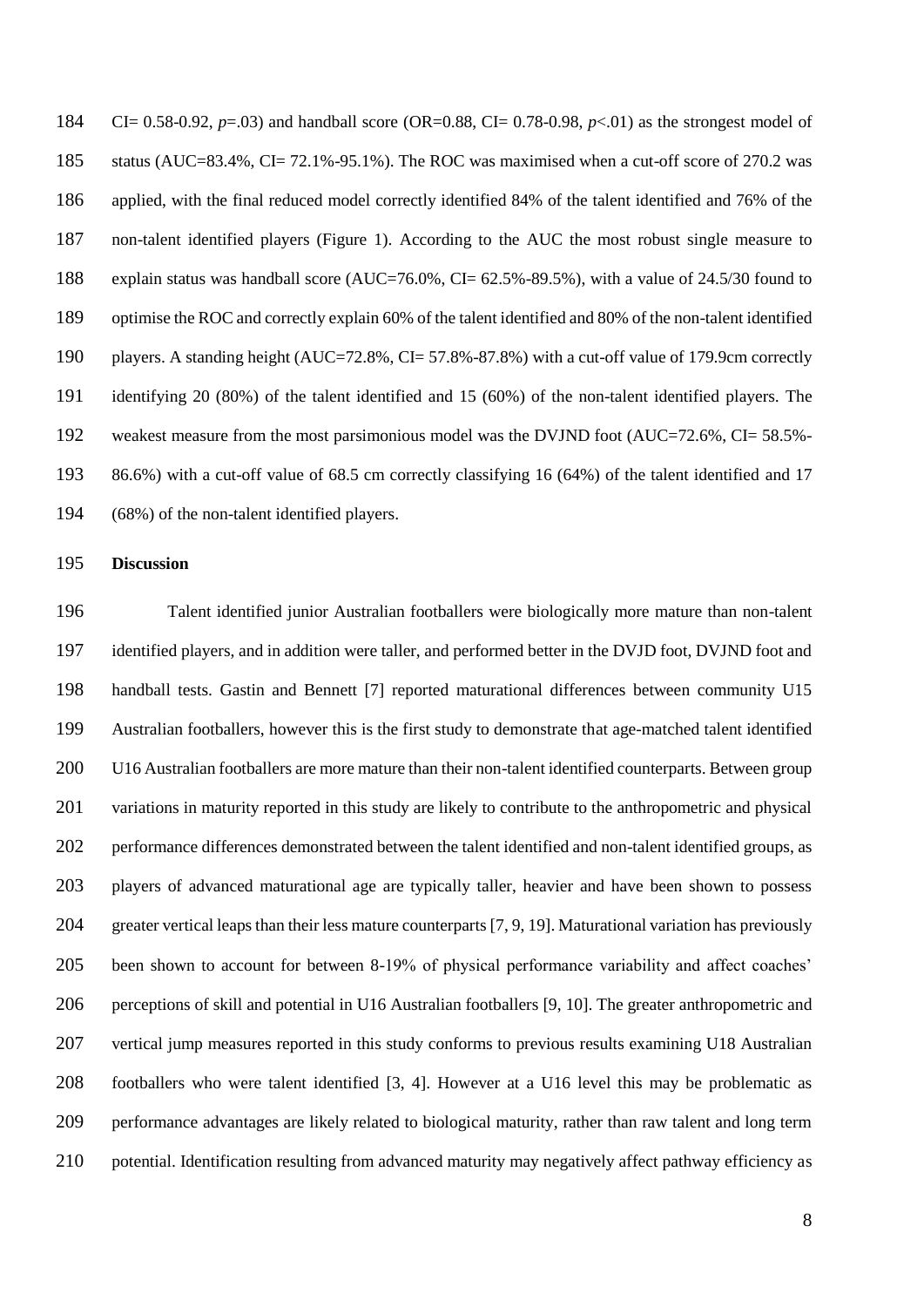physical advantages due to maturity have been shown dissipate with age [12], elevating the risk of subsequent de-selection.

 Handball performance was found to differ between talent identified and non-identified players confirming the importance of technical skills to talent identification and selection in Australian football [14, 20]. Currently it is unclear if performance in the AFL skill tests associate with skilful performance in matches, which presents as a limitation to this study. However unlike anthropometric and physical measures, performance in Australian football skill tests do not appear to be influenced by biological maturity [9]. Coaches at an U16 level may therefore consider prioritising performance in skills tests over anthropometric and physical measures during talent identification due to its unbiased nature. Greater consideration of measures unaffected by maturity may improve talent identification processes and development pathway efficiency. For example measures may also be extended to include examination of psychological markers and decision-making tasks which have been shown to discriminate between talent identified and non-talent identified U18 Australian footballers [20]. However, the effects of maturational variance on new identification assessments need to be explored before including in the talent identification processes.

 Australian football is a multidimensional team sport which requires players to possess well developed physical, technical and tactical skills to perform at a high level [14]. As such, several studies have examined if physical [4, 5, 22], skill [20] and decision making [21] measures can explain talent identification in U18 Australian football. The results of this study demonstrate a combined set of physical and technical measures can explain talent identification into an elite U16 Australian football team. The strongest model correctly identified 84% of the talent identified and 76% of the non-talent 232 identified players, with this model including the measures of standing height, DVJND foot and handball efficiency. Using this model and the ROC a score of 270.2 was determined to be an acceptable cut-off value for identifying potentially elite U16 Australian footballers. This study, when coupled with the findings of Woods, Raynor [14] further highlights the need for a multidimensional approach to talent identification in junior team sports, such as Australian football. However when considered in conjunction with the low retention of players from U16 to U18 squads [6], this study highlights a clear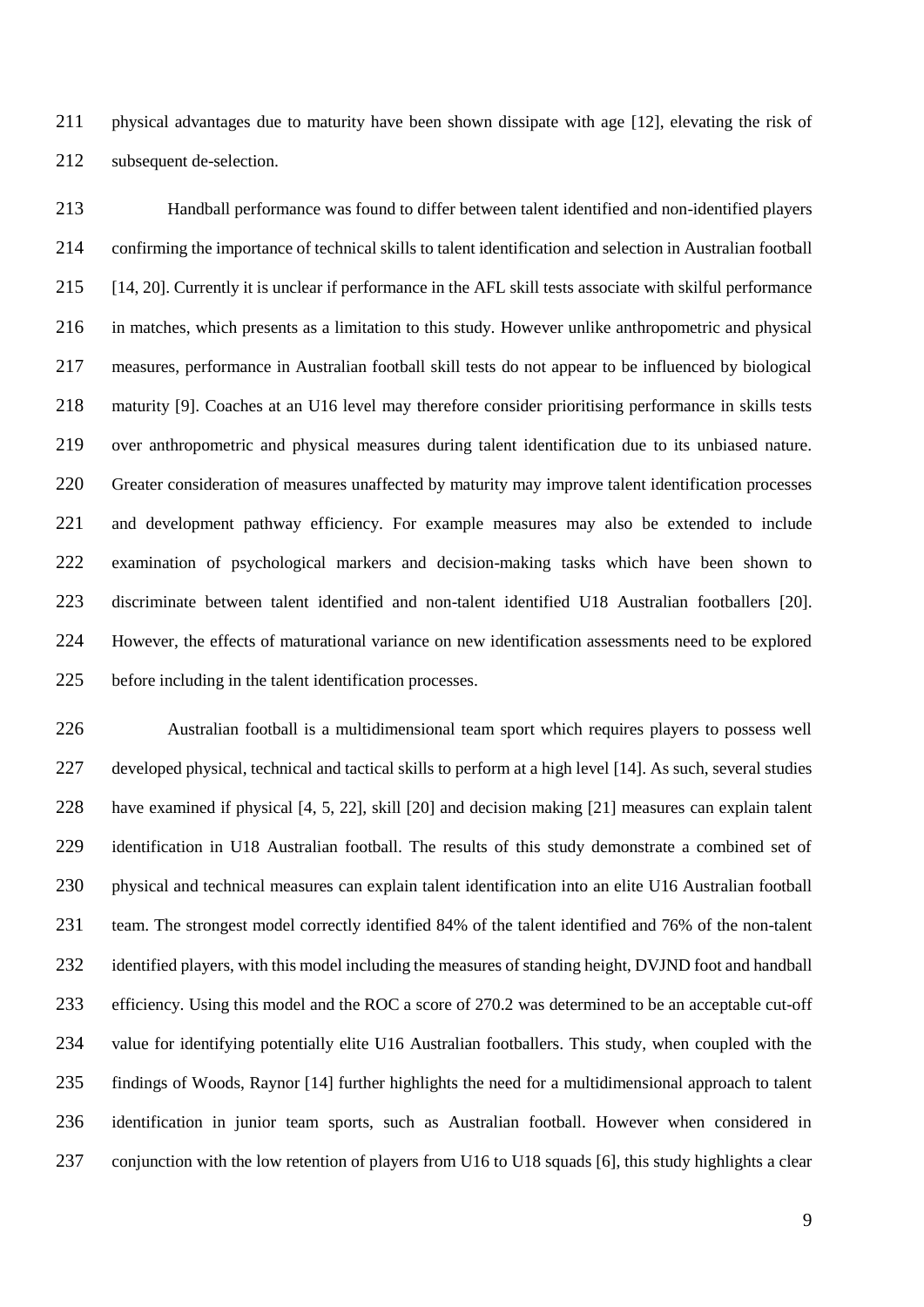need to factor assessments of biological maturity in identification measures of U16 players. Consideration of maturity and prioritisation of tests unbiased by maturation may help improve long- term pathway outcomes by ensuring later developing adolescent players are not misidentified early in development pathways due simply to disadvantages associated with being biologically younger.

**Conclusion**

 This research provides first evidence that players identified onto the AFL TP at the U16 level are likely to be more biologically mature than their non-talent identified counterparts. Further, differences were evident between talent identified and non-talent identified players in measures of standing and sitting height, DVJD foot, DVJND foot and handball test scores. The results of this research have implications for current talent identification methods as both standing height and DVJND foot have previously been shown to be influenced by maturational variation [9]. The strongest measures able to define status where reduced to three variables, standing height, DVJND foot and handball score. Given that handball test performance is unaffected by maturational variation [9], coupled with the results of this study, coaches should prioritise performance in technical skill assessments over physical testing measures during the talent identification process. The consideration of biological maturity and prioritisation of talent identification measures unbiased by maturation such as technical skills tests, may improve athlete retention outcomes in the AFL TP by preventing the initial misidentification of players potentially physically advantaged or disadvantaged at 16 years of age.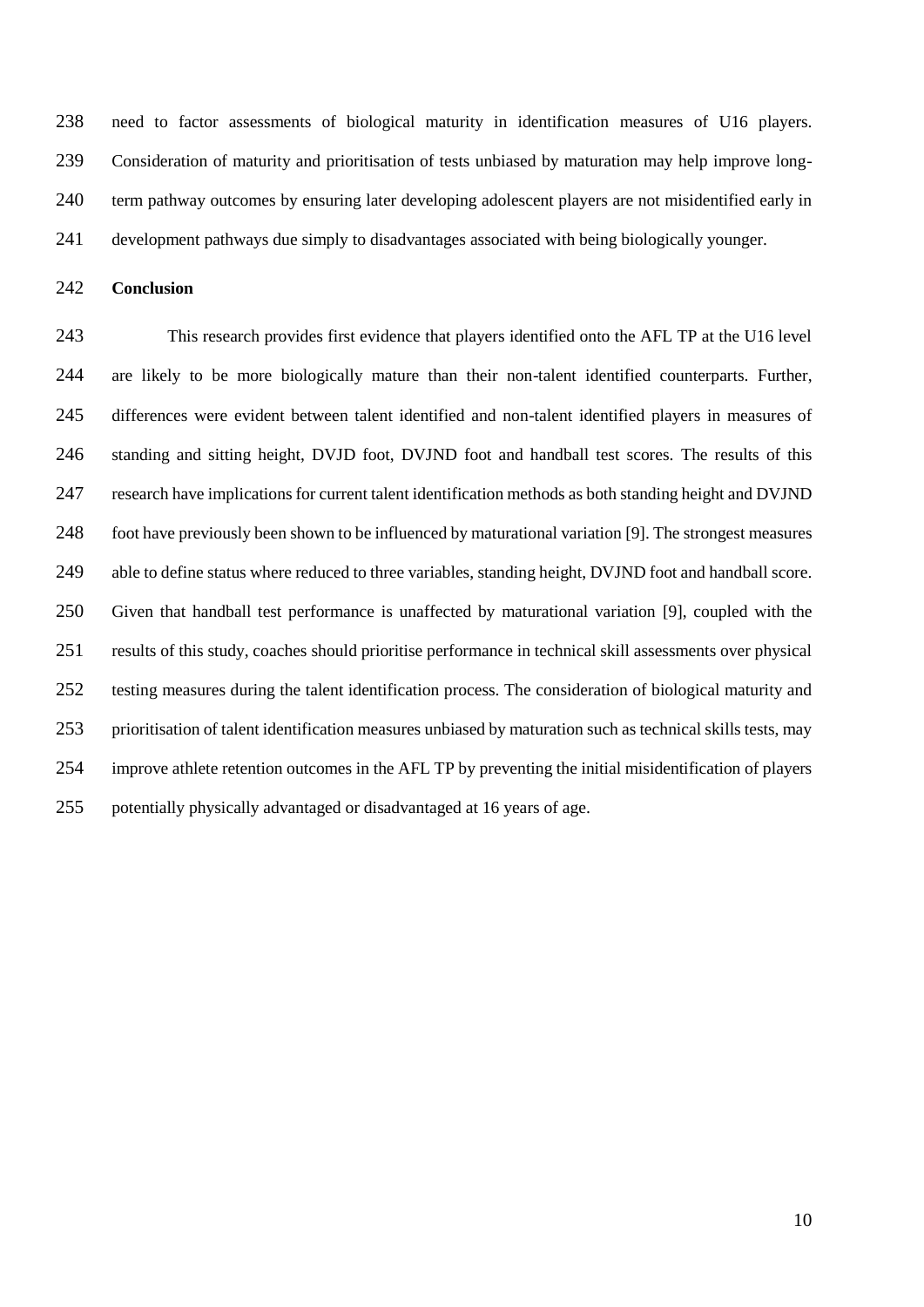#### **References**

- 1. Pyne, D., Gardner, A., Sheehan, K., Hopkins, W. Fitness testing and career progression in AFL football. *J Sci Med Sport* 2005; 8: 321-332.
- 2. Matthys, S., et al., A. longitudinal study of multidimensional performance characteristics related to physical capacities in youth handball. *J Sports Sci* 2012; 31: 325-334.
- 3. Veale, J.P., Pearce, A.J, Koehn, S., Carlson, J.S. Performance and anthropometric characteristics of prospective elite junior Australian footballers: A case study in one junior team. *J Sci Med Sport* 2008; 11: 227-230.
- 4. Woods, C., Rayner, A., Bruce, L., McDonald, Z., Collier, N. Predicting playing status in junior Australian Football using physical and anthropometric parameters. *J Sci Med Sport* 2015; 18: 225-229.
- 5. Robertson, S., Woods C., and Gastin P. Predicting higher selection in elite junior Australian Rules football: The influence of physical performance and anthropometric attributes. *J Sci Med Sport* 2015; 18: 225-229.
- 6. Cripps, A.J., Hopper, L., Joyce C. and Veale J. Pathway Efficiency and Relative Age in the Australian Football League Talent Pathway. *Talent Dev Excell* 2015; 7: 3-11.
- 7. Gastin, P.B., Bennett, G. Late maturers at a performance disadvantage to their more mature peers in junior Australian football. *J Sports Sci* 2013; 32: 563-571.
- 8. Buchheit, M. and Mendez-Villanueva, A. Effects of Age, Maturity and Body Dimensions on Match Running Performance in Highly Trained Under-15 Soccer Players. *J Sports Sci* 2014; 32: 1271-1278.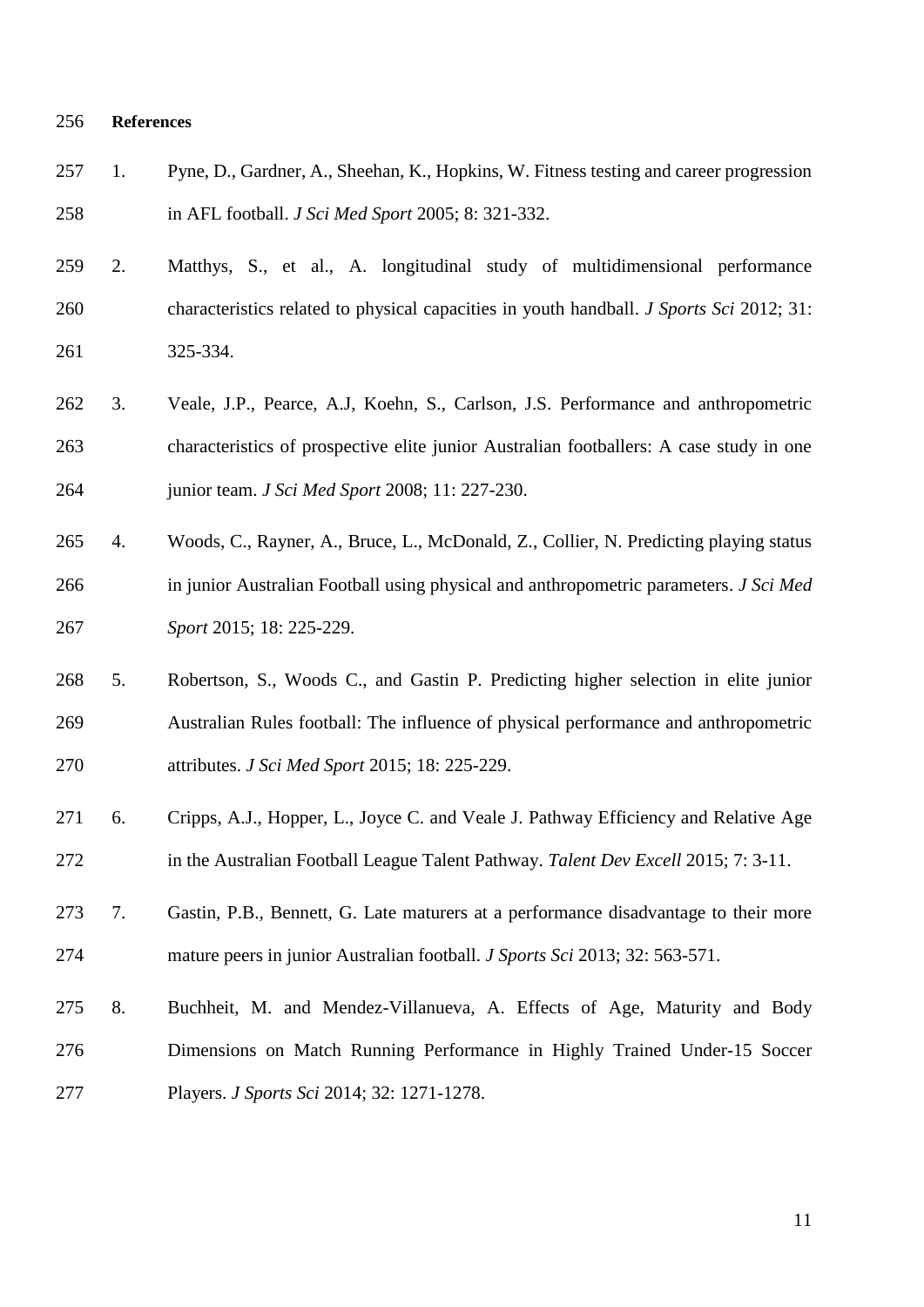- 9. Cripps, A.J., Hopper L., and Joyce C. Maturity, physical ability, technical skill and coaches' perception of semi-elite adolescent Australian footballers. *Pediatr Exerc Sci*. Epub ahead of print 2016. DOI: http://dx.doi.org/10.1123/pes.2015-0238.
- 10. Cripps, A.J., Hopper, L., and Joyce, C. Coaches' perceptions of long-term potential are biased by maturational variation. *Int J Sports Sci Coach.* Epub ahead of print 2016. DOI: 10.1177/1747954116655054.
- 11. Armstrong, N. *Paediatric Exercise Physiology. Advances in Sport and Exercise Science Series.* Edinburgh: Churchill Livingstone Elsevier, 2007.
- 12. Till, K., Cobley, S., O'Hara, J., Cooke, C. and Chapman, C. Considering Maturation Status and Relative Age in the Longitudinal Evaluation of Junior Rugby League Players. *Scand J Med Sci Sports* 2014; 24: 569-576.
- 13. Schorer, J., Cobley, S., Busch., Brautigam, H. and Baker, J. Influences of competition level, gender, player nationality, career stage and playing position on relative age effects. *Scand J Med Sci Sports* 2009; 19: 720-730.
- 14. Woods, C., Raynor, A., Bruce, L., McDonald, Z., and Robertson, S. The application
- of a multi-dimensional assessment approach to talent identification in Australian football. *J Sports Sci* 2016; 34: 1340-1345.
- 15. Mirwald, R.L., Baxter-Jones, A.D., Bailey, D.A. and Beunen, G.P. An Assessment of Maturity from Anthropometric Measures. *Med Sci Sports Exerc* 2002; 34: 689-694.
- 16. Gastin, P.B., Bennett, G., and Cook, J. Biological Maturity Influences Running Performance in Junior Australian Football. *J Sci Med Sport* 2013; 16: 140-145.
- 17. Cripps, A.J., Hopper, L., and Joyce C. Inter-rater reliability and validity of the Australian Football League's Kicking and Handball tests. *J Sport Sci Med* 2015; 14: 675-680.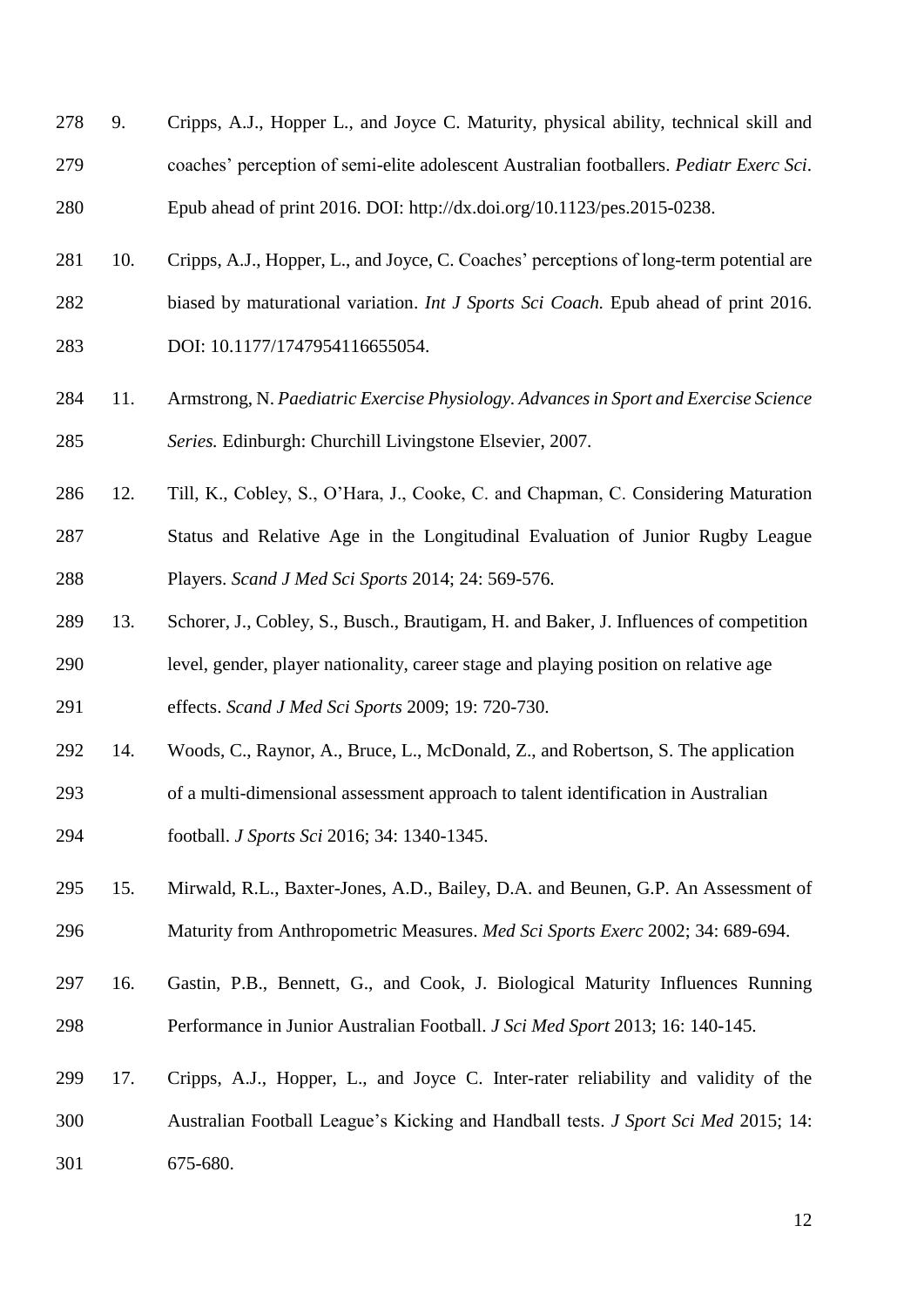| 302 | 18. | Hopkins, W., Marshall, S., Batterham, A., Hanin, J. Progressive statistics for studies in     |
|-----|-----|-----------------------------------------------------------------------------------------------|
| 303 |     | sports medicine and exercise science. Med Sci Sports Exerc 2009; 41: 3-13.                    |
| 304 | 19. | Malina, R., Eisenmann, J., Cummin, S., Riberio, B, Aroso, J. Maturity-associated              |
| 305 |     | variation in the growth and functional capacities of youth football (soccer) players 13-      |
| 306 |     | 15 years. Eur J Appl Physiol 2004; 91: 555-562.                                               |
| 307 | 20. | Woods, C., Rayner, A., Bruce, L., McDonald, Z. The use of skill tests to predict status       |
| 308 |     | in junior Australian Football. J Sports Sci 2015; 33: 1132-1140.                              |
| 309 | 21. | Woods, C., Rayner, A., Bruce, L., McDonald, Z. Discriminating talent-identified junior        |
| 310 |     | Australian football players using a video decision-making task. <i>J Sports Sci</i> 2016; 34: |
| 311 |     | 342-347.                                                                                      |
| 312 | 22. | Keogh, J. The use of physical fitness scores and anthropometric data to predict selection     |
| 313 |     | in an elite under 18 Australian rules football team. J Sci Med Sport 1999; 2: 125-133.        |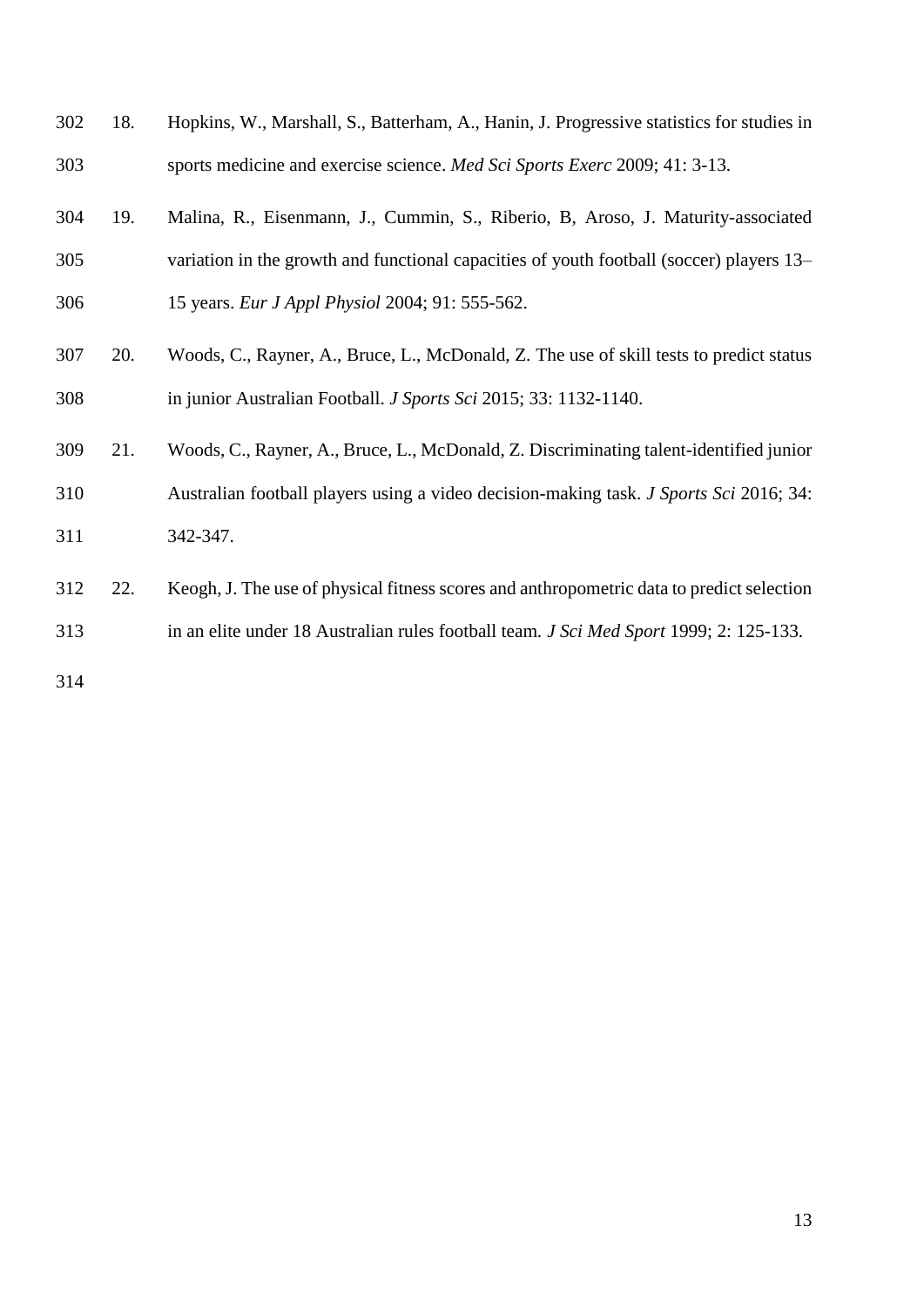- 315 **Table 1.** Between group differences for anthropometric, physical and technical skill measures (mean
- 316  $\pm$  standard deviation).

| Measure                               | <b>Talent Identified</b> | Non-talent<br>Identified | Effect size<br>(Cohen's $d$ ) |
|---------------------------------------|--------------------------|--------------------------|-------------------------------|
| Height $(cm)b$                        | $183.06 \pm 9.75$        | $176.39 \pm 6.05$        | 0.82                          |
| Sitting Height $(cm)a$                | $92.65 \pm 4.45$         | $90.04 \pm 4.04$         | 0.61                          |
| Weight (kg)                           | $72.21 \pm 7.84$         | $67.79 \pm 9.40$         | 0.52                          |
| Y-PHV <sup>a</sup>                    | $1.98 \pm 0.66$          | $1.55 \pm 0.68$          | 0.65                          |
| $SVJ$ (cm)                            | $60.20 \pm 5.28$         | $57.80 \pm 6.18$         | 0.42                          |
| $DVJD$ (cm) <sup><math>a</math></sup> | $66.00 \pm 7.36$         | $61.00 \pm 8.50$         | 0.63                          |
| DVJND(cm) <sup>b</sup>                | $73.40 \pm 8.11$         | $66.72 \pm 6.58$         | 0.91                          |
| $20m$ Sprint (s)                      | $3.04 \pm 0.11$          | $3.09 \pm 0.10$          | 0.48                          |
| Shuttle Distance (m)                  | $2282.88 \pm 320.96$     | $2167.64 \pm 214.73$     | 0.42                          |
| <b>Kicking Test</b>                   | $14.44 \pm 3.04$         | $13.60 \pm 3.14$         | 0.27                          |
| Handball Test <sup>a</sup>            | $24.84 \pm 3.26$         | $21.04 \pm 4.68$         | 0.94                          |

317  $\frac{a}{p}$  <.05.  $\frac{b}{p}$  <.01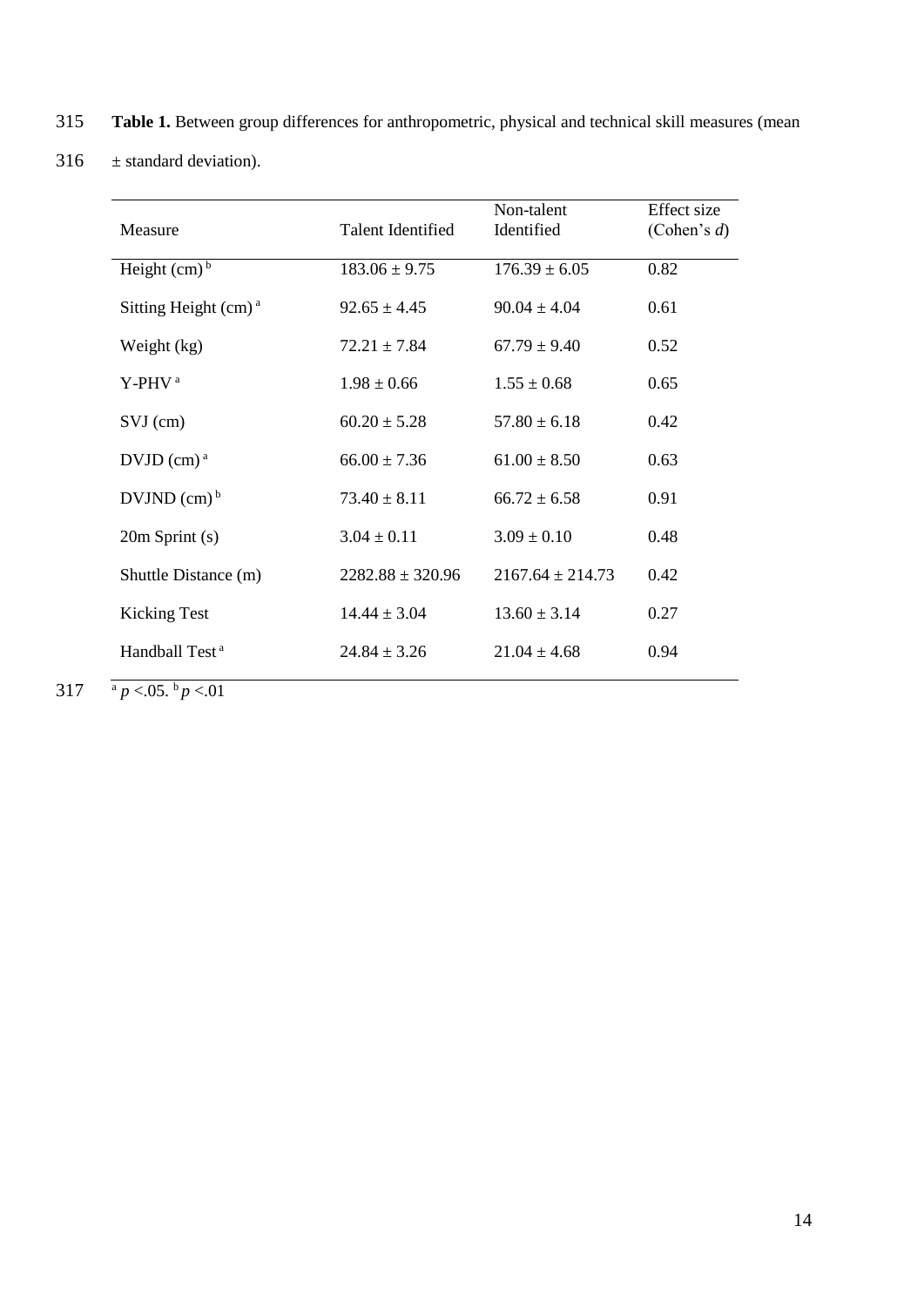|                      |               | Model 1  |          |                         | Model 2       |                     |                  |                          |
|----------------------|---------------|----------|----------|-------------------------|---------------|---------------------|------------------|--------------------------|
| Measure              | $\beta$ (SE)  | $\chi^2$ |          | OR (95%CI)              | $\beta$ (SE)  | $\chi^2$            | $\boldsymbol{p}$ | OR (95%CI)               |
| Constant             | 12.57(26.64)  | 0.22     | 0.64     |                         | 4.86(23.93)   | 0.04                | 0.84             |                          |
| Standing Height (cm) | $-0.19(0.11)$ | 3.21     | $0.07\,$ | 0.82<br>$(0.67-1.02)$   | $-0.17(0.10)$ | 2.97                | 0.08             | 0.84<br>$(0.69-1.02)$    |
| Handball             | $-0.34(0.13)$ | 6.61     | 0.01     | 0.71<br>$(0.55 - 0.92)$ | $-0.34(0.13)$ | 7.18                | 0.01             | 0.71<br>$(0.55-0.91)$    |
| DVJD (cm)            | $-0.12(0.06)$ | 3.63     | 0.06     | 0.88<br>$(0.78-1.00)$   | $-0.13(0.06)$ | 4.62                | 0.03             | 0.88<br>$(0.78 - 0.99)$  |
| Sitting Height (cm)  | 0.49(0.39)    | 1.59     | 0.21     | 1.63<br>$(0.76 - 3.48)$ | 0.53(0.38)    | 1.94                | 0.16             | 1.70<br>$(0.81 - 3.57)$  |
| Y-PHV                | $-2.15(2.09)$ | 1.09     | 0.30     | 0.12<br>$(0.01 - 7.01)$ | $-2.57(1.99)$ | 1.67                | 0.20             | 0.076<br>$(0.01 - 3.77)$ |
| DVJND (cm)           | $-0.05(0.07)$ | 0.46     | 0.49     | 0.96<br>$(0.84 - 1.01)$ |               |                     |                  |                          |
|                      | <b>AIC</b>    | 55.89    |          |                         |               | 54.34               |                  |                          |
|                      |               | Model 3  |          |                         | Model 4       |                     |                  |                          |
| Measure              | $\beta$ (SE)  | $\chi^2$ |          | OR (95%CI)              | $\beta$ (SE)  | $\overline{\chi^2}$ | $\boldsymbol{D}$ | OR (95%CI)               |
| Constant             | 33.07 (11.37) | 8.47     | < 0.01   |                         | 34.97 (11.08) | 9.96                | 0.02             |                          |
| Standing Height (cm) | $-0.15(0.09)$ | 2.66     | 0.10     | 0.86                    | $-0.10(0.52)$ | 3.94                | 0.04             | 0.90                     |
|                      |               |          |          | $(0.72 - 1.03)$         |               |                     |                  | $(0.81 - 1.00)$          |
| Handball             | $-0.32(0.12)$ | 7.07     | 0.01     | 0.73                    | $-0.31(0.12)$ | 6.95                | < 0.01           | 0.73                     |
|                      |               |          |          | $(0.57-0.92)$           |               |                     |                  | $(0.58 - 0.92)$          |
| $DVJD$ (cm)          | $-0.12(0.06)$ | 4.41     | 0.04     | 0.88                    | $-0.13(0.06)$ | 4.93                | 0.03             | 0.88                     |
|                      |               |          |          | $(0.79 - 0.99)$         |               |                     |                  | $(0.78 - 0.98)$          |
| Sitting Height (cm)  | 0.11(0.18)    | 0.39     | 0.54     | 1.12                    |               |                     |                  |                          |
|                      |               |          |          | $(0.79-1.58)$           |               |                     |                  |                          |
|                      | <b>AIC</b>    | 54.14    |          |                         |               | 52.52               |                  |                          |

## 1 **Table 2.** Model summary relating to the binary logistic models run.

2 Abbreviations: β, beta coefficient; SE, standard error;  $\chi^2$ , Wald chi-squared; AIC, Akaike information criterion. Statistical significance accepted

3 at *p*<0.05.